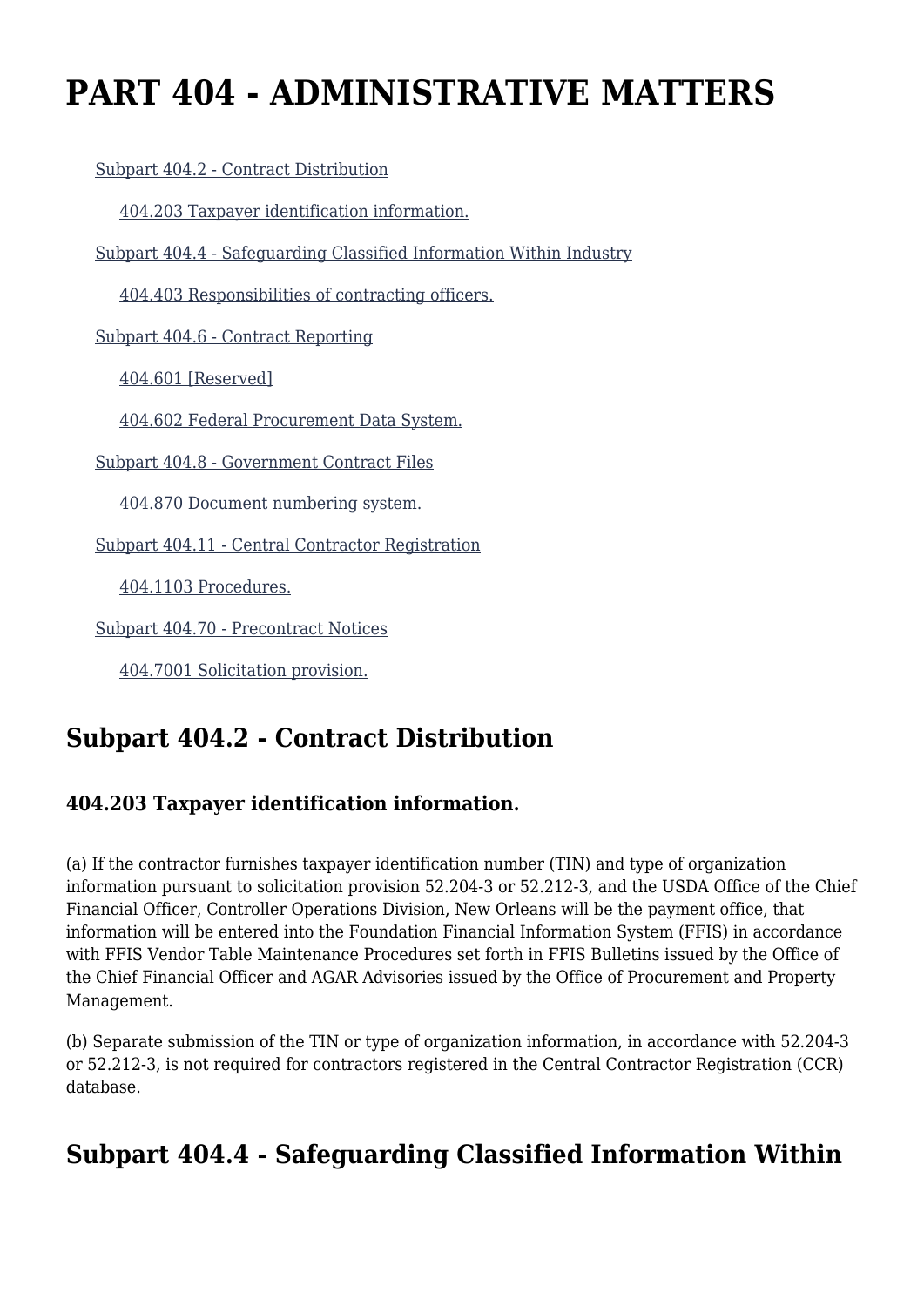# **Industry**

#### **404.403 Responsibilities of contracting officers.**

When a proposed solicitation is likely to require access to classified information, the contracting officer shall consult with the Information Security Staff, Personnel and Document Security Division, Office of Procurement and Property Management, regarding the procedures that must be followed.

### **Subpart 404.6 - Contract Reporting**

### **404.601 [Reserved]**

#### **404.602 Federal Procurement Data System.**

(a) Contracting activities shall report contract actions into the Federal Procurement Data System in accordance with the instructions issued or distributed by the SPE.

(b) The unique identifier for each contract action reported to the Federal Procurement Data System shall begin with the two-letter USDA Agency Prefix "AG".

### **Subpart 404.8 - Government Contract Files**

#### **404.870 Document numbering system.**

The SPE shall issue AGAR Advisories to establish and maintain a numbering system for USDA contracts, modifications, and delivery/task orders. USDA contracting offices shall number contracts, modifications, and orders in accordance with this numbering system.

# **Subpart 404.11 - Central Contractor Registration**

#### **404.1103 Procedures.**

(a) Contracting officers and other USDA employees shall not enter information into the Central Contractor Registration (CCR) database on behalf of prospective contractors. Prospective contractors who are unable to register on-line at the CCR Web site should be advised to submit a written application to CCR for registration into the CCR database. USDA employees may assist prospective contractors by downloading the registration template, CCR handbook, and other information from the CCR Web site and providing copies of that material to requesters. Written applications for registration may be submitted to Department of Defense Central Contractor Registration, 74 Washington Ave., Suite 7, Battle Creek, MI 49017-3084.